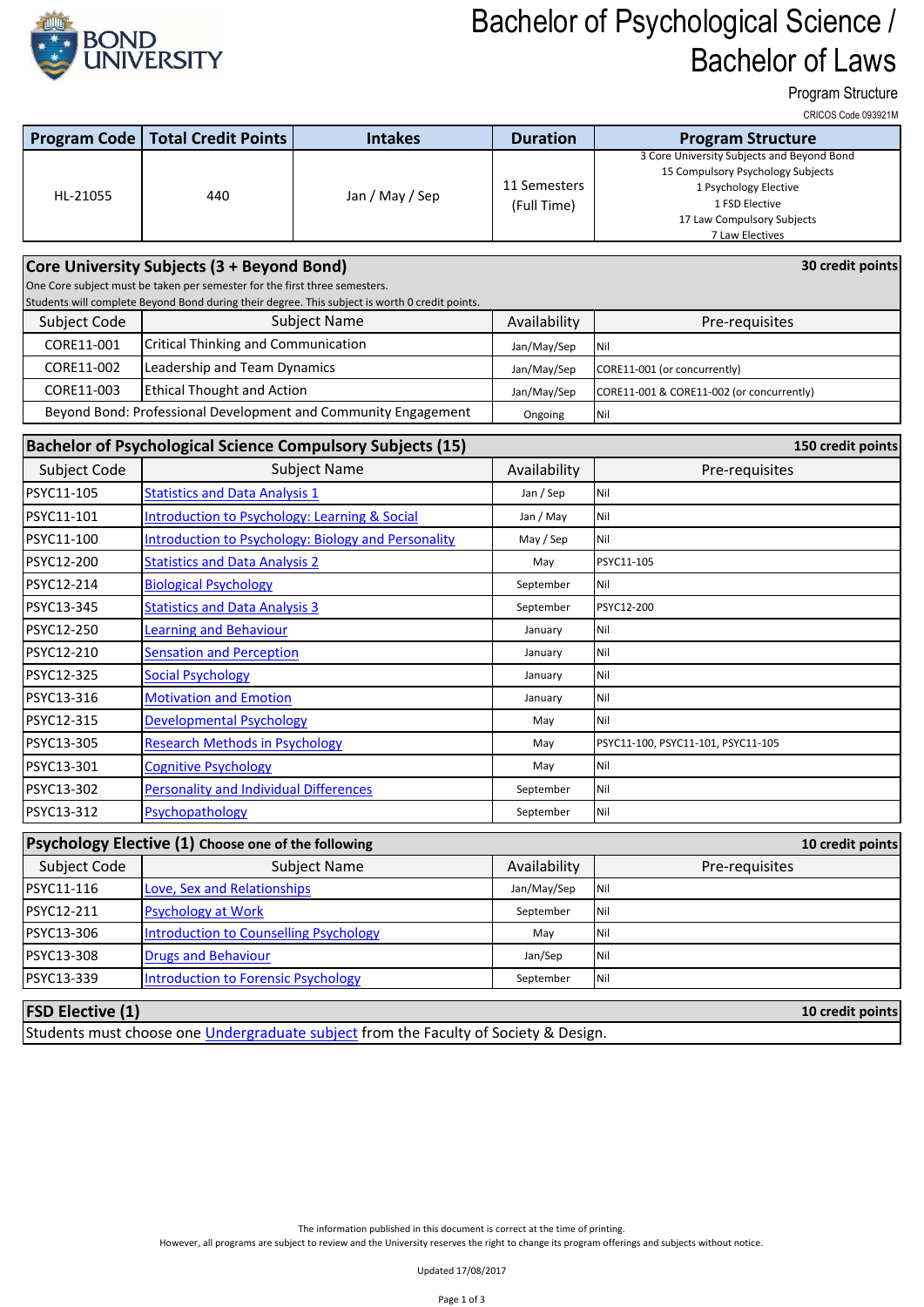

### Bachelor of Psychological Science / Bachelor of Laws

Program Structure (Cont.)

**70 credit points**

| Law Compulsory Subjects (17) |                                               | 170 credit points         |                                                                                    |
|------------------------------|-----------------------------------------------|---------------------------|------------------------------------------------------------------------------------|
| Subject Code                 | <b>Subject Name</b>                           | Availability              | Pre-requisites                                                                     |
| LAWS11-105                   | Legal Foundations A                           | Jan/May/Sep               | Nil                                                                                |
| LAWS11-106                   | Legal Foundations B                           | Jan/May/Sep               | Nil                                                                                |
| LAWS11-107                   | <b>Foundations of Private Law</b>             | Jan/May/Sep               | LAWS11-105 LFA (or concurrently)<br>and LAWS11-106 LFB (or concurrently)           |
| LAWS11-108                   | <b>Foundations of Public and Criminal Law</b> | Jan/May/Sep               | LAWS11-105 LFA (or concurrently)<br>and LAWS11-106 LFB (or concurrently)           |
| LAWS11-201                   | Contract Law A                                | Jan/May/Sep               | LAWS11-107 FPL (or concurrently)                                                   |
| LAWS11-202                   | <b>Tort Law</b>                               | Jan/May/Sep               | LAWS11-107 FPL (or concurrently)                                                   |
| LAWS11-203                   | <b>Criminal Law</b>                           | Jan/May/Sep<br>(from 182) | LAWS11-108 FPCL (or concurrently)                                                  |
| LAWS11-204                   | Property Law A                                | Jan/May/Sep<br>(from 182) | LAWS11-107 FPL (or concurrently)                                                   |
| LAWS11-216                   | Constitutional Law                            | Jan/May/Sep               | LAWS11-108 FPCL (or concurrently)                                                  |
| LAWS11-217                   | Contract Law B                                | Jan/May/Sep<br>(from 183) | LAWS11-201 Contract Law A                                                          |
| LAWS11-218                   | Property Law B                                | Jan/May/Sep<br>(from 183) | LAWS11-204 Property Law A                                                          |
| LAWS11-310                   | Corporate Law                                 | Jan/May/Sep<br>(from 191) | LAWS11-202 Tort Law and LAWS11-217 Contract Law B<br>(or concurrently)             |
| LAWS11-313                   | Equity                                        | Jan/May/Sep               | LAWS11-202 Tort Law and LAWS11-217 Contract Law B                                  |
| LAWS11-317                   | Administrative Law                            | Jan/May/Sep               | LAWS11-216 Constitutional Law                                                      |
| LAWS11-318                   | Evidence                                      | Jan/May/Sep               | LAWS11-203 Criminal Law                                                            |
| LAWS11-325                   | Civil Dispute Resolution                      | Jan/May/Sep<br>(from 192) | LAWS11-202 Tort Law and LAWS11-217 Contract Law B and<br>LAWS11-218 Property Law B |
| LAWS11-326                   | Legal Profession                              | Jan/May/Sep<br>(from 192) | LAWS11-325 Civil Dispute Resolution (or concurrently)                              |

#### **Law Electives (7)**

[Students must choose Undergraduate Law Electives from the Faculty of Law's offerings.\\*\\*](http://bond.edu.au/subjects/law-electives-undergraduate)

Students may choose to complete an optional Law Specialisation (40cp) in one of the following areas:

- [•](http://bond.edu.au/subjects/current-law-specialisations-undergraduate) [Canadian Law and Practice](http://bond.edu.au/subjects/current-law-specialisations-undergraduate) [Corporate and Commercial Law](http://bond.edu.au/subjects/current-law-specialisations-undergraduate) [Legal Practice](http://bond.edu.au/subjects/current-law-specialisations-undergraduate)
- [•](http://bond.edu.au/subjects/current-law-specialisations-undergraduate) [Contemporary Legal Issues](http://bond.edu.au/subjects/current-law-specialisations-undergraduate) [International and Comparative Law](http://bond.edu.au/subjects/current-law-specialisations-undergraduate) [Media and Technology Law](http://bond.edu.au/subjects/current-law-specialisations-undergraduate)
	-

To be eligible for a Law Specialisation, students must complete a minimum of four Law Electives (40 credit points) within one of the above areas. Eligible students will receive a Specialisation Certificate at the completion of their Law program.

#### **Bachelor of Laws with Honours**

[Please see eligibil](https://bond.edu.au/law-honours-distinction-information)ity requirements for achieving Honours (\*\*including the completion of LAWS13-569 Legal Research Project as an [elective\) on the Law Honours / Distinction](https://bond.edu.au/law-honours-distinction-information) information webpage.

However, all programs are subject to review and the University reserves the right to change its program offerings and subjects without notice.